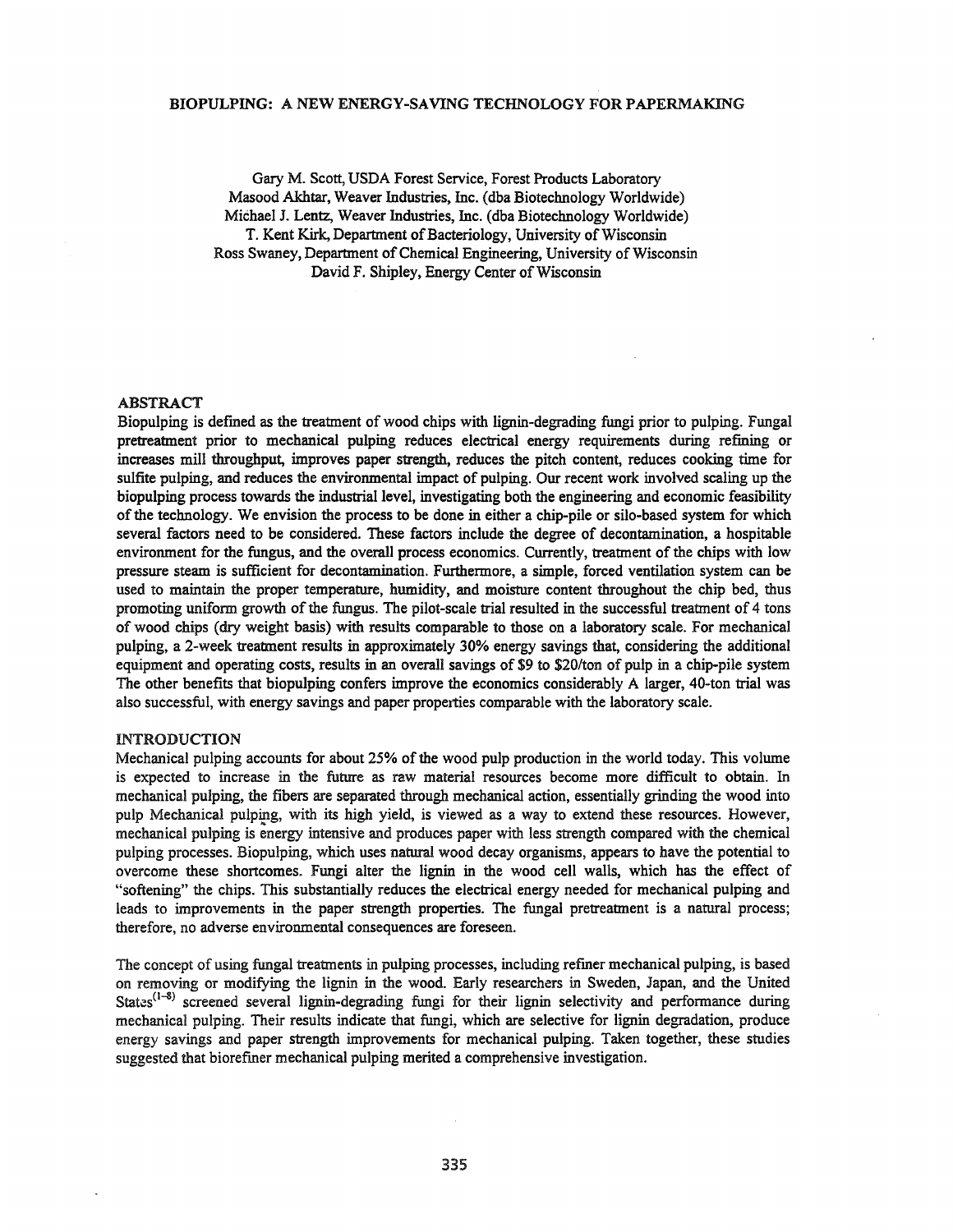The subsequent effort to research and develop biopulping has been a unique collaboration on the part of a diverse group of government agencies, research institutions, and private companies. Beginning in April 1987, a consortium was formed, including the USDA Forest Products Laboratory (FPL), the Universities of Wisconsin and Minnesota, and several pulp and paper and related companies. The overall objective of the consortium research was to evaluate the technical and commercial feasibility of using fungal pretreatment prior to refmer mechanical pulping to save energy and/or improve pulp and paper properties. In addition, the consortium investigated the reduced environmental impact of biopulping compared with chemical pretreatments.<sup>(13)</sup> The use of fungal pretreatment for sulfite pulping was also investigated.<sup>(14, 15)</sup>

The consortium benefited from the ability to draw on the considerable resources of a large Federal laboratory and two eminent research universities, as well as the expertise scattered throughout the private companies involved. The companies were able to support a large research project that none of them individually would have been willing to finance. By 1995, the original research goals of the consortium had been largely achieved At the same time, however, the pulp and paper industry was experiencing a downturn, and a number of the consortium members pulled out, unable to continue funding the effort. Additional funding was needed to demonstrate biopulping on a large enough scale to show how it might work in a real pulp mill.

At this point, biopulping attracted the attention of another collaborative organization, the Energy Center of Wisconsin (ECW). Formed in the late 1980s by Wisconsin energy utilities, the Public Service Commission of Wisconsin, the University of Wisconsin, and public representatives, the ECW is dedicated to helping utility customers use energy efficiently. The pulp and paper industry uses more energy than any other Wisconsin industry and includes some of the utilities' largest customers. Biopulping has the potential to improve the pulping process, reducing the energy costs of these important customers and enhancing their competitiveness Therefore, the ECW agreed to provide the funding needed to scale up biopulping towards industrial levels. The biopulping effort now represents a broad convergence of interests, with government, researchers, the pulp and paper industry, and the energy community working towards a common goal.

Biopulping has now been scaled up to near industrial levels, and the overall conclusion ofthe consortium effort was that biopulping works. Through the use of the proper lignin-degrading fungus, at least 30% electrical energy can be saved in mechanical pulping and paper strength properties are improved. The process appears to be less polluting than chemi-mechanical processes, and the economics look favorable if the process can be performed in a chip-pile or silo-based system.<sup> $(9-12)$ </sup> This paper describes the results obtained from the scaling up ofthis biopulping process towards the industrial level. Process economics are also discussed.

### PROCESS OVERVIEW

Based on the results of previous work and discussions with mill personnel, we envision a fungal treatment system that fits into existing mill operations with minimal disturbance. Figure 1 is a conceptual overview of the biotreatment process in relation to existing wood yard operations. Wood is harvested and transported to the mill site for debarking, chipping, and screening. At this point, the first change in the normal operation is made. Chips are decontaminated by steaming, maintaining a high temperature for a sufficient time to decontaminate the wood chip surface and allow the fungus to grow effectively. After decontamination, the chips are cooled sufficiently so that the fungus can be applied. The chips are then placed in piles that can be ventilated to maintain the proper temperature, humidity, and moisture content for fungal growth and subsequent biopulping. The retention time in the pile is 1 to 4 weeks.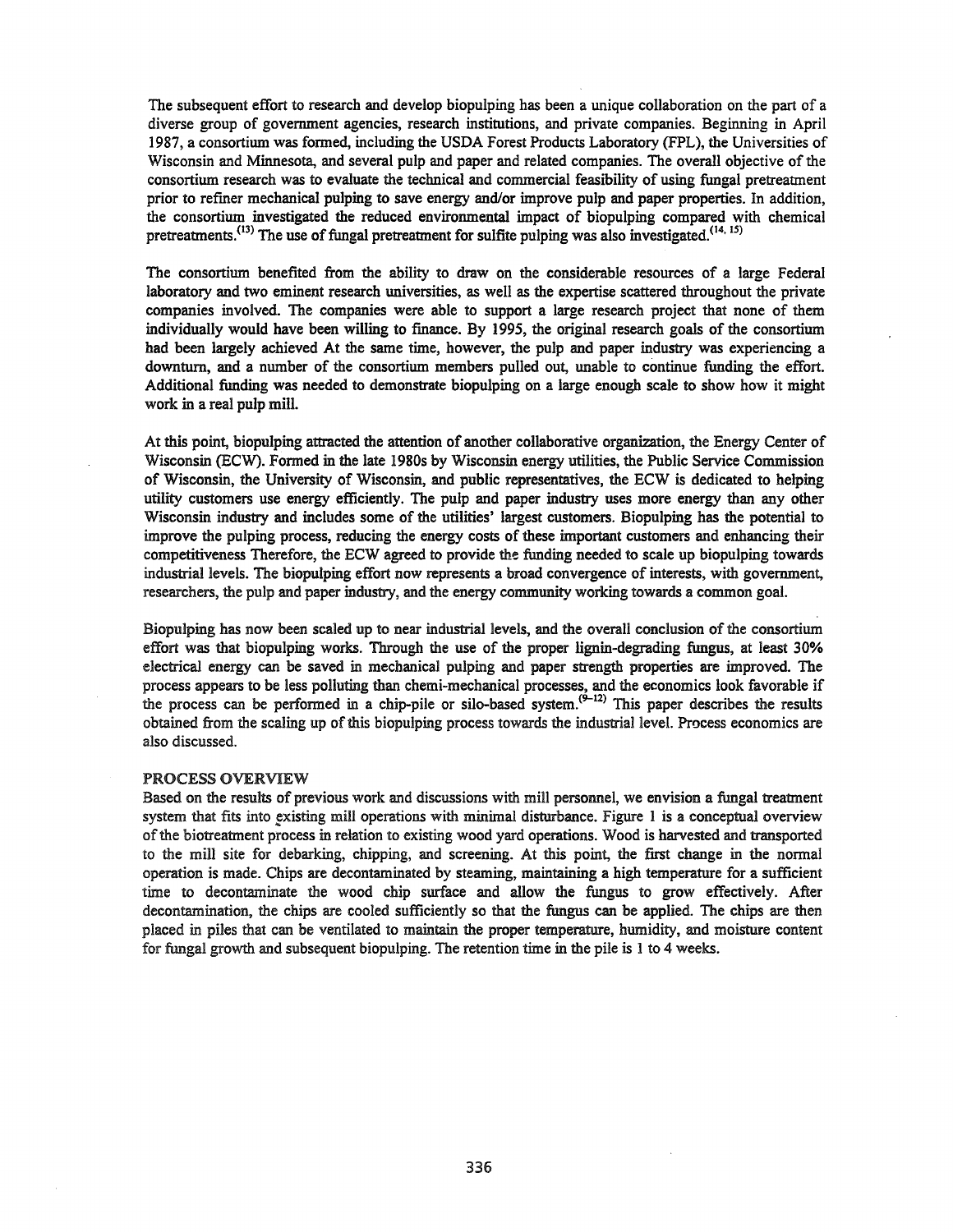Figure 1. Overview of the biopulping process, showing how the biotreatment process fits into an existing mill's wood-handling system.



Although Figure 1 shows a basic concept for the process, several variations can be easily envisioned. For those mills that purchase chips rather than logs, the chips can be fed directly into the decontamination step from the trucks or other storage. The process of decontamination, cooling, and inoculation could be done in screw conveyers (described later) or on conveyer belts. If sufficient silo or other indoor capacity is available, the entire process could be enclosed, thus minimizing environmental factors.

Several engineering challenges need. to be answered to make biopulping commercially viable. Most challenges involve taking a successful laboratory procedure and redesigning it to be practical on a large scale. These challenges occur in two main areas: (1) preparing and inoculating the chips and (2) maintaining the proper growth conditions for the fungus during incubation.

On a laboratory-scale basis, each step in the process (Fig. 1) is done in a batchwise fashion. Recent work showed that a brief steaming of the chips allows *Ceriporiopsis subvermispora* to colonize and be effective. Although this steaming is not a complete sterilization of the wood chips, it is sufficient to allow the growth of the biopulping fungus. After steaming, the chips are near  $100^{\circ}$ C, at least at the surface. Thus, the chips need to be cooled sufficiently prior to fungal application. Complete cooling is not needed before the inoculum is added. However, the chips need to be within the temperature growth range of the fungus within a relatively short period after it is mixed with the chips. Hence, the cooling can probably take place in two stages: before inoculation and after the chips are placed into storage by using the ventilation system for additional cooling. The next step in the process is the inoculation of the wood chips with a suspension containing the fungus, nutrients, and additional water. Challenges involved in this step include metering the inoculum, nutrients, and water to give the proper amount of fungus and obtain the correct moisture content for the chips. An additional challenge is the even distribution of the inoculum over the wood chips to promote uniform treatment.

The second engineering challenge is in maintaining the proper conditions in the chip pile to promote fungus growth. The key variables here are the temperature and humidity of the air and the moisture content of the chips. The fungus has an optimum growth range for each of these variables. Furthermore, the fungus is not self-regulating with respect to any of these variables. The best method found so far to control temperature and moisture throughout the pile is forced air. Several variables need to be considered in this process. Depending on the configuration of the treatment equipment and the storage system, the relative importance of the variables will change.

#### SCALE-UP EQUIPMENT AND METHODS

Current efforts have focused on bringing the successful laboratory-scale procedures up to the industrial level. Our laboratory process treats approximately 1.5 kg of chips (dry weight basis) at one time. Commercial levels of the process need to be about 200 to 2,000 tons or more per day of wood chips processed, representing a  $10<sup>5</sup>$  increase in scale. This gap is currently being bridged through a series of experiments to bring the process scale to this level. The goals of these scale-up studies are two-fold: (1)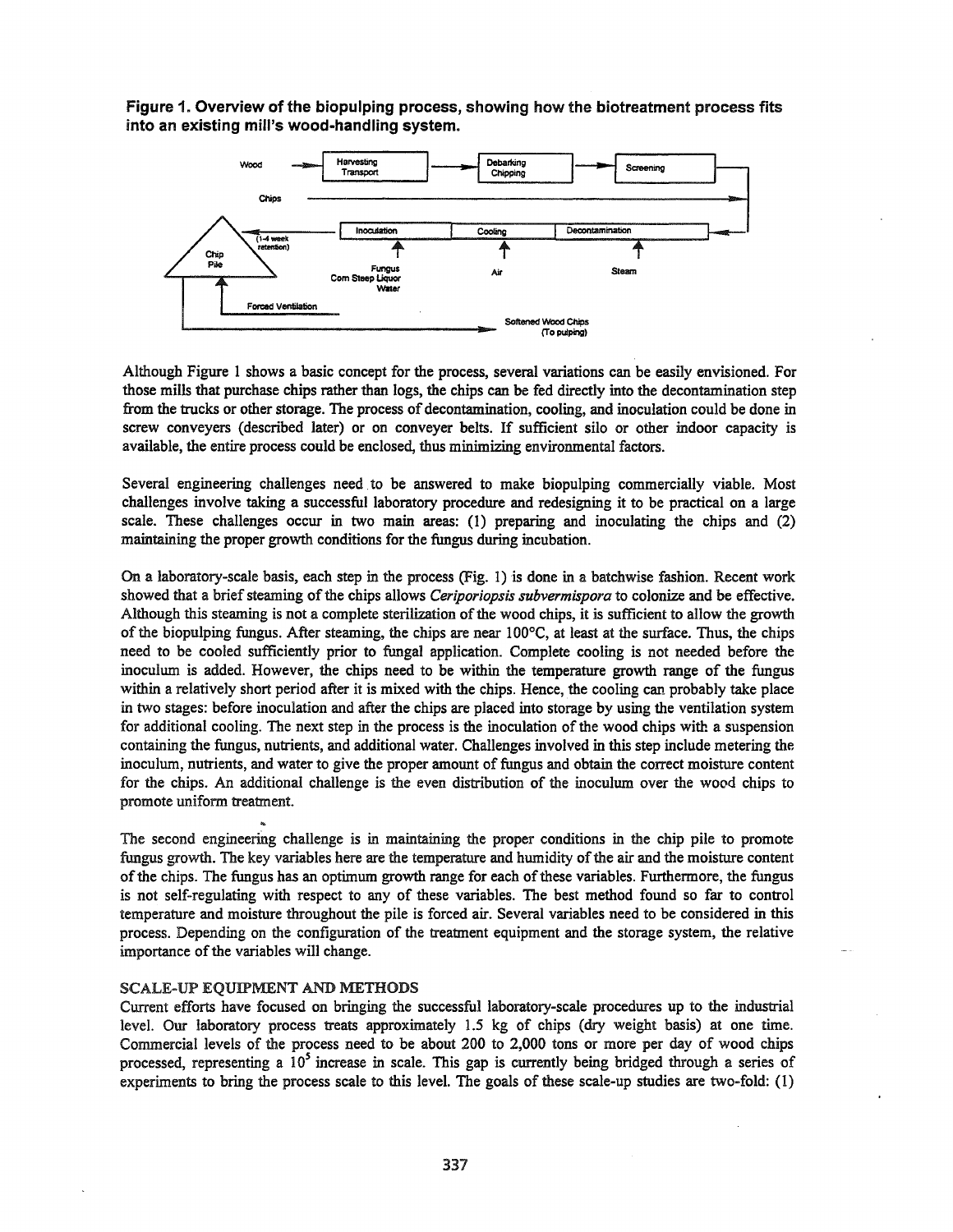demonstrate that chips can be decontaminated and inoculated on a continuous basis rather than a batch process as is done on the laboratory scale and (2) demonstrate that the process scales as expected from an engineering standpoint.

In our reactor scale-up studies, we investigated two types of reactor systems: tubular reactors and chip piles. Tubular reactors have an advantage in obtaining the necessary engineering and kinetic data for scaling up the process. The one-dimensional nature of the system is easy to analyze and model. The reactor also allows for well-controlled air flow in the system with air flow patterns that are well known. Heat loss from the system is easily controlled with exterior insulation, thus achieving conditions that would be experienced in the center of large chip piles. Two sizes of tubular reactors were used in our scale-up studies Our small tubular reactor is a cylindrical PVC tube, 0.20 m in diameter and 1.0 m high. The bottom has a polyethylene grid perforated with 6-mm holes. Forced air is supplied to the bottom of the reactor beneath the grid. The reactor has a cover with an air outlet hole in it. Our larger silo reactor has a capacity of approximately 160 kg of chips on a dry basis. This reactor is 0.76 m in diameter, with an overall height of 2.0 m. A perforated plate at the bottom of the reactor supports the chips approximately 5 em above the bottom of the reactor. Air is supplied to this void space at the bottom center of the reactor. The temperature is monitored at several locations in the reactors. Additional details on the configurations of these reactors have been published.<sup>(16)</sup>

Both small and large chip piles were used to investigate the efficacy of biopulping under less-controlled conditions. Small chip piles typically consisted of approximately 30 kg (dry) of inoculated chips covered with 10 kg of uninoculated chips, resulting in a pile approximately 0.65 m high. We placed inoculated chips onto an insulated pad and monitored the internal temperature of the pile near the top of the pile. The chips were left in the piles for 2 to 3 weeks. The large chip piles contained from 160 to 320 kg of inoculated chips, and similar to the small chip piles, were covered with about 60 kg of uninoculated chips. The pile was about 1.1 to 1.4 m high and 2.5 m in diameter. The larger piles were built with the provision for ventilation from the center at the bottom of the pile. The temperature was monitored at various locations throughout the pile.

On a large scale, decontamination and inoculation must be done on a continuous basis and not batchwise as has been done in the laboratory trials. To demonstrate the operation on a continuous basis, a treatment system was built that is based on two screw conveyers that transport the chips and act as treatment chambers. Figure 2 is an overview of the continuous process equipment used in the 4- and 40-ton trials performed at FPL. Steam is injected into the first screw conveyer, which heats and decontaminates the chips. A surge bin is located between the two conveyers to act as a buffer as well as to hold the chips for a sufficient time to decontaminate. From the bottom of the surge bin, a second screw conveyer removes the chips, which are subsequently cooled with blown, filtered air into the screw conveyer. In the second half of the second screw conveyer, the inoculum suspension containing fungus, unsterilized com steep liquor, and water are applied and mixed thoroughly with the chips through the tumbling action in the screw conveyer. From the screw conveyer, the chips fall into the pile or reactor for the 2-week incubation. Continuous equipment of this design has been used in two trials at the FPL. In the first scale-up trial, 4 tons of spruce wood chips were inoculated and incubated at a throughput of approximately 0.5 tons/hour. The first successful outdoor trial with the biopulping fungus C. *subvermispora* had 40 tons of spruce treated at a throughput of2 tons/hour (dry weight basis) continuously for nearly 24 hours. During the 2 weeks, the chip pile was maintained within the temperature growth range for the fungus, despite the outdoor exposure to very cold ambient conditions. The experimental results from these trials are discussed in detail in the following.

On a laboratory scale, most energy savings and paper properties were evaluated through Refmer Mechanical Pulping (RMP) in a 30-cm atmospheric laboratory refmer. RMP uses strictly mechanical energy in order to separate the fibers in the wood. These results have been published in many articles.<sup>(9-12)</sup> For the 4- and 40-ton trials, Thermo-Mechanical Pulping (TMP) was also done at FPL. TMP is typically done in equipment that can be pressurized with steam, thus increasing the temperature at which the refming is done. Increasing the temperature improves fiber properties, especially strength, of the resulting pulp. In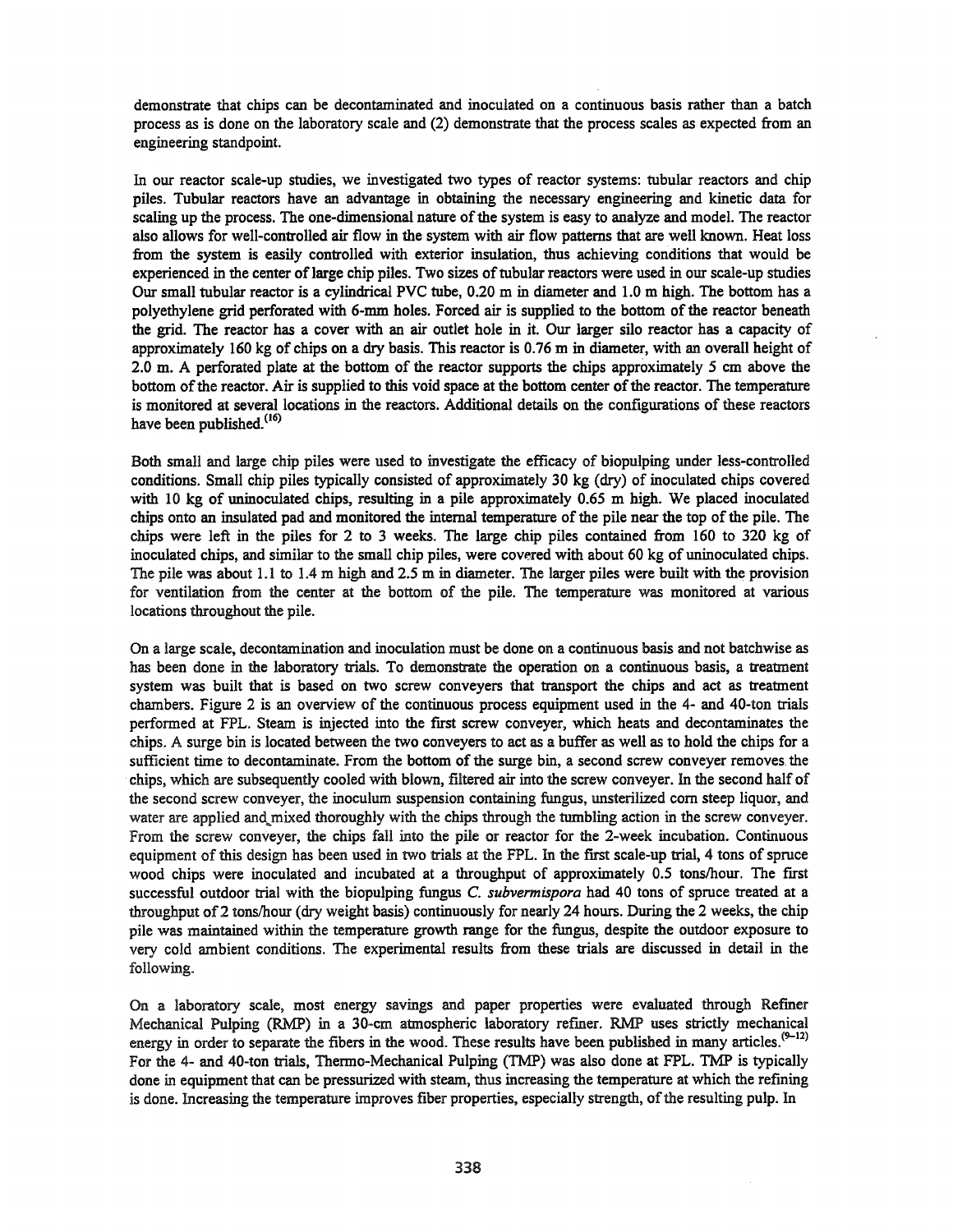Figure 2. Continuous treatment system to decontaminate and inoculate wood chips. Wood chips are steamed in the first conveyer auger before being placed into a surge bin. The second screw conveyer then picks up the chips, cools them, and applies the inoculum.



addition, samples were sent to two laboratories-Andritz Sprout-Bauer in Springfield, Ohio, and Herty Foundation in Savannah, Georgia-for independent confirmation of our results. At Herty Foundation, primary refming was done in a 30-cm pressurized refiner. At Andritz Sprout-Bauer, a 91-cm pressurized refmer was used. The remaining two or three refming stages were done at atmospheric pressure.

## LARGE-SCALE EXPERIMENTAL RESULTS

From the many small-scale experiments using the reactors described previously, much of the engineering data needed to scale up the process was obtained. The key engineering findings include the degree of decontamination necessary for the fungus to grow, the cooling and inoculation of the chips, the heat generation in the pile, the compression of the chips during the incubation, and the air flow for cooling through the pile. These factors are discussed in detail in Scott et al. <sup>(16)</sup> Implications of these findings on the scaling up of the process are discussed here.

As we went up in scale, we expected to achieve the same results, as far as energy savings and paper properties are concerned. This would indicate that the process is being scaled correctly, and the same results at the laboratory scale are achievable at large scales. Figure 3 shows the energy savings obtained for RMP at three different scales for spruce treated with C. *subvermispora* These savings are compared with untreated chips of the same species and refined under similar operating conditions. As the process scale increased from the bioreactors (1.5 kg) to the large trials, the energy savings for RMP (at 100 Canadian Standard Freeness (CSF)) improved from 24% to 38% in the largest outdoor trial. CSF is a measure of the drainability of the pulp, with higher numbers indicating a faster draining pulp As a pulp is refmed to develop the strength properties of the paper, the CSF decreases. The reason for this increased energy savings is not completely clear. In addition to the scale, there were some differences between the trials. First of all, the 40-ton trial was held outdoors and was strongly affected by the ambient temperature, which ranged from  $-4^{\circ}$ C to 16 $^{\circ}$ C. In contrast, the bioreactors were kept in a controlled environment and did not experience temperature fluctuations. Being uninsulated, they maintained a constant 27°C. The indoor 4-ton trial was also enclosed and experienced little effect of the ambient temperature. In addition, the outdoor trial was exposed to the elements including rain and wind, which could have had an effect on the growth of the biopulping fungus. Other operational differences between the smaller indoor trials and the outdoor trial could have also contributed to the differences.

For TMP at the 40-ton scale, energy savings were approximately 31% at 100 CSF, according to the refming trials done at Andritz Sprout-Bauer. These savings are compared with untreated chips refmed with the same equipment under similar operating conditions This is consistent with TMP results at the bioreactor scale for loblolly pine in which the TMP results were somewhat less than the RMP results. Figure 4 shows the refming energy as a function of the freeness. After each pass through the refmer, the cumulative refining energy and the CSF were recorded. The lines were fit to a two-parameter logarithmic function. After the first fiberization step, the treated chips had a lower CSF with less energy input. With each subsequent refining pass, the energy needed for the treated was significantly less than that needed for control. In fact, similar percentage energy savings were achieved at all levels of freeness. Figure 5 shows a similar effect for RMP. This indicates that the refming energy savings can be achieved regardless of the freeness level that the mill is pulping.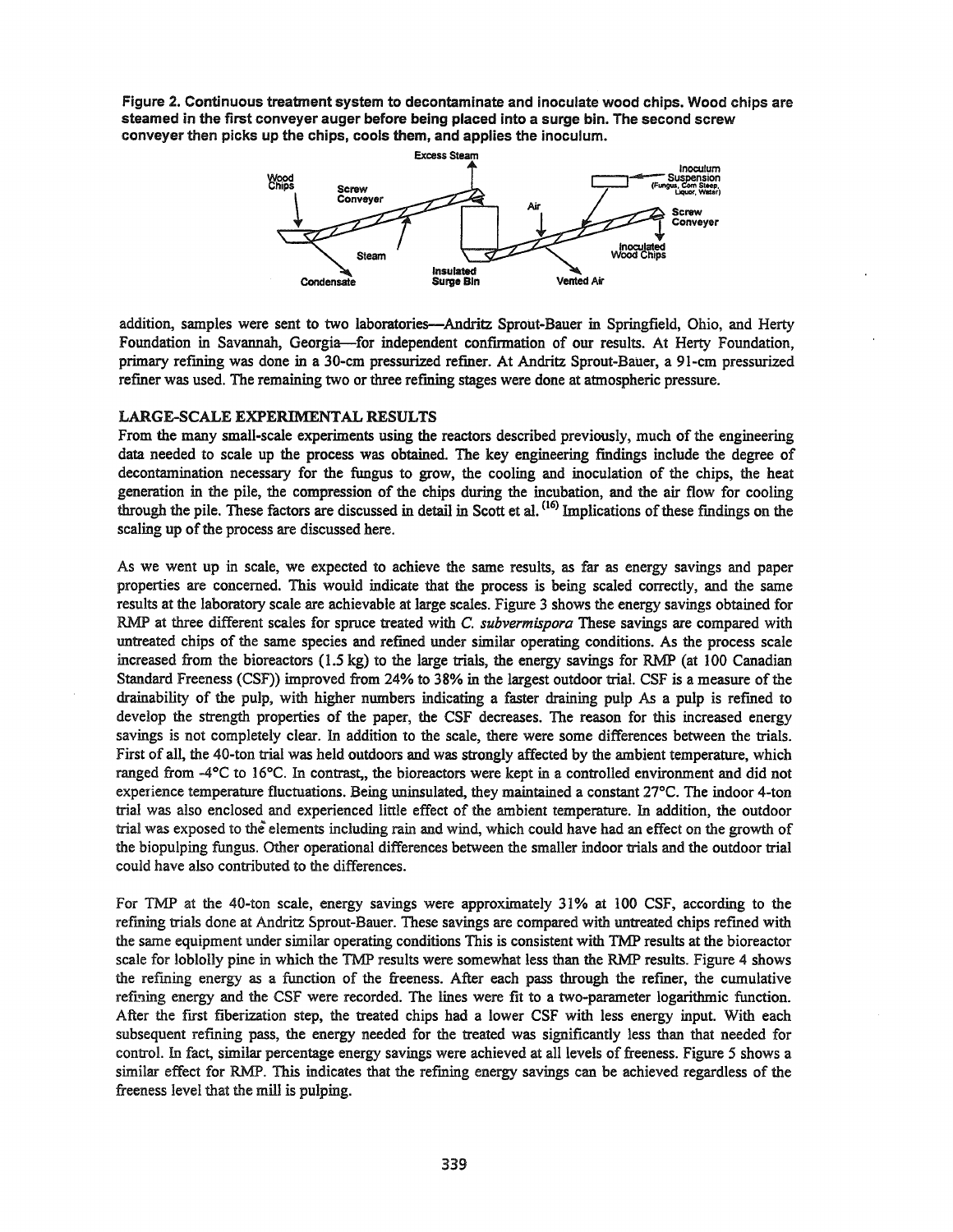Figure 3. Energy savings compared with a control achieved for mechanical pulping of spruce using C. subvermispora and refining to 100 CSF. For RMP, best results were obtained at the largest scale. For the 4- and 40-ton trials, energy savings represent an average compared with several samples that were refined.



Figure 4. Energy savings for TMP as a function of the CSF of the pulp for the 40-ton trial. Note that energy savings are experienced at all levels of the refining so that regardless of the final freeness, approximately 30% to 35% energy savings are realized.



Figure 5. Energy savings for RMP as a function of the CSF of the pulp for the 40-ton trial. Note that energy savings are experienced at all levels of refining so that regardless of the final freeness, approximately 40% to 45% energy savings are realized. For this sample, energy savings at 100 CSF was 41%.

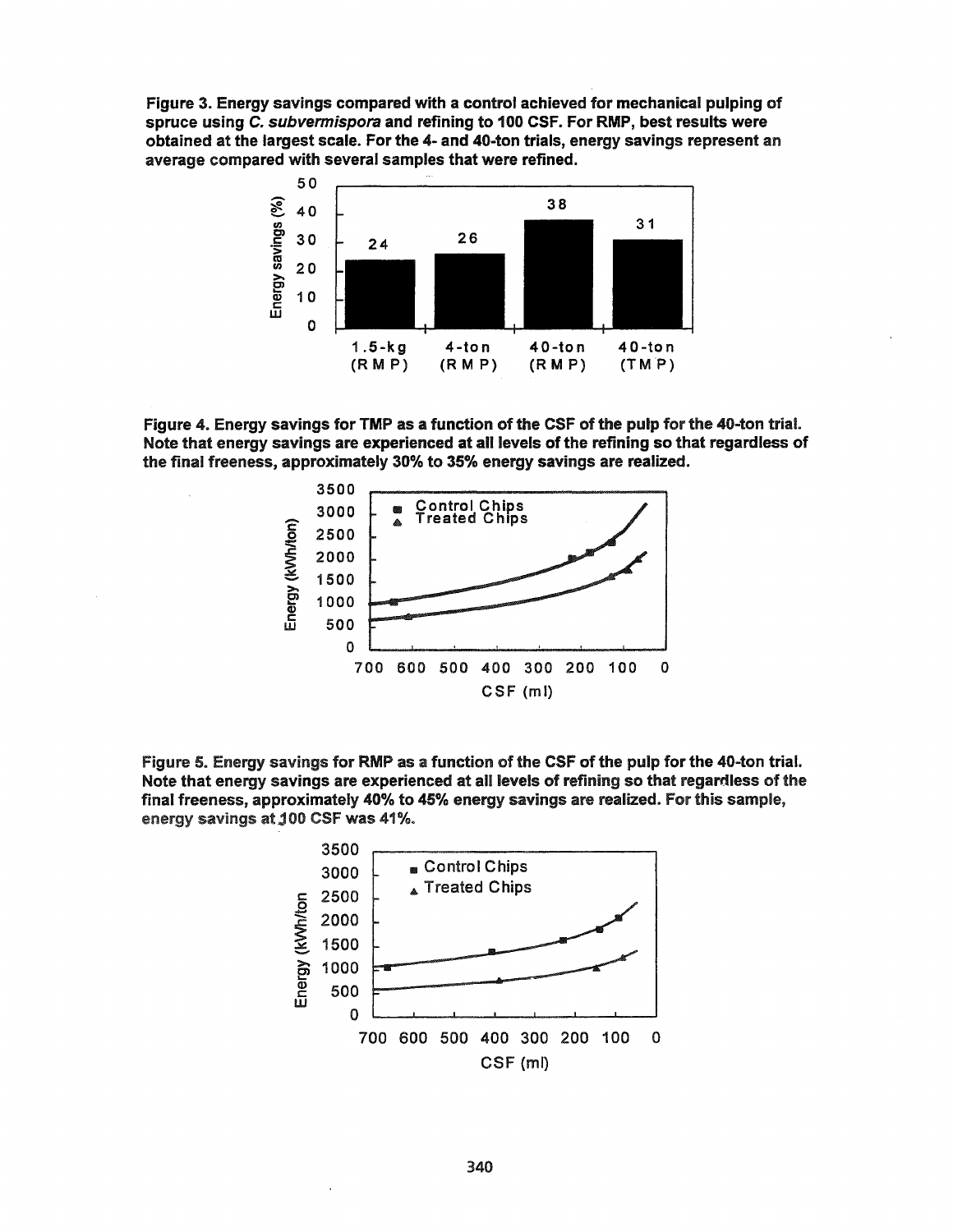For RMP, improvements in the strength properties as the scale increased were also maintained. Figure 6 shows the tensile index at each of the process scales. The tensile index is the strength of the paper in tension, normalized for the basis weight of the paper (weight per unit area) As shown, essentially the same tensile strength was achieved for the control at all process scales. In the laboratory scale (1.5 kg), treatment resulted in improvements up to 27%. At the larger scales, improvements were 10% to 15%. The TMP results at the largest scales showed a slight improvement in the tensile strength. Figure 7 shows the same information for the tear index of the resulting papers. The tear index is the amount of force needed to tear a sheet of paper, again normalized for the basis weight. In this case, the tear index improved by 35% in the two larger scales for RMP and more than 50% in the laboratory scale. For TMP, tear strength decreased slightly at the 40-ton level. However, we found that the paper properties for TMP made from fungally treated wood were strongly dependent on the first-pass refming conditions that had not been optimized for the treated wood (unpublished results). Burst strength, the force needed to puncture a sheet of paper, showed a similar trend to that of tear strength.

As has been the case throughout biopulping research, a darkening of the chips occurs, resulting in a loss of brightness in the paper. Brightness is especially important when making printing and writing grades of paper where white sheets are desired. This brightness loss can range from 5 to 15 points, but bleaching will regain most of this lost brightness. However, additional optimization of the bleaching steps for biopulping

Figure 6. Tensile strength of the resulting control and biotreated pulps compared at 100 CSF. For **RMP,** approximately the same results were obtained at all scales with an increase in the tensile index.



Figure 7. Tear strength of the resulting control and biotreated pulps compared at 100 CSF. For RMP, approximately the same improvements in tear index resulted at all process scales. A slight decrease in tear was seen in TMP, but thermomechanical pulping of biotreated wood has not been optimized.

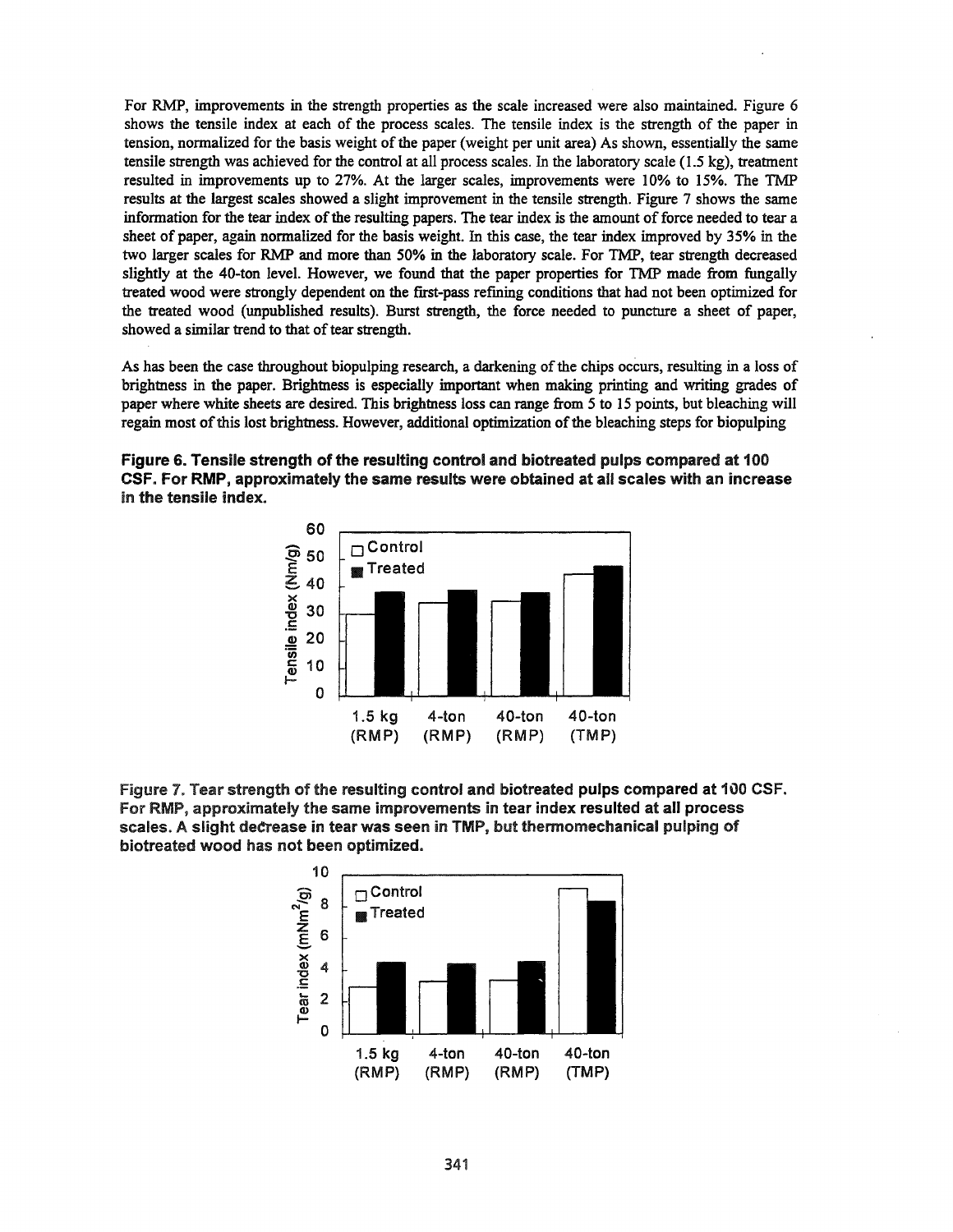still needs to be done. Also, other fungi, such as *Phlebia subserialis,* are being investigated. These fungi may not darken the wood as much as C. *subvermispora* while still saving energy and improving paper strength.

# COMMERCIALLY VIABLE ISSUES

All this work is leading to the large-scale treatment of wood chips with a lignin-degrading fungus. In a related development, large-scale treatment of wood chips with a fungus is being done commercially in the Cartapip<sup>TM</sup> process, developed by the Sandoz Chemicals Co. (now Clariant Corp.)<sup>(17)</sup>. The Cartapip<sup>TM</sup> process removes pitch and controls unwanted colored microorganisms that consume bleach chemicals. It differs from our biopulping process in that the Cartapip™ fungus does not attack lignin nor does it perform biopulping as defined here. Also, decontamination of the chips and ventilation of the piles are not practiced with Cartapip, $\mathsf{Tw}$  although these steps would probably lead to better control of the process. The fact that the Cartapip<sup>TM</sup> process is successful indicates that mills are able and willing to insert a biotechnological step into their existing operations.

Several issues need to be considered in making the final scale up to the industrial levels, which can range from 200 to 2,000 tons (dry) or more of chips being processed on a daily basis. The larger scale with a 2-week treatment time would require the routine storage of 28,000 tons of wood for a 2,000 ton/day plant, which is a pile  $160,000 \text{ m}^3$  in volume. To put the amount of chips in perspective, it would be a pile 100 m long, 40 m wide, and 40 m high. Although some mills do store and manage inventories in these ranges, others may need to make significant changes in their yard operations to take advantage ofthis technology. As is the case with most new technology, incorporating it into new construction would be much easier than retrofitting it into an existing system. However, the first large-scale operation would probably be a retrofit. Chip rotation has to be controlled with a first-in, first-out policy to maintain a consistent furnish to the pulp mill. However, this would not be seen as a great difficulty for most mills because this strategy is currently used in inventory maintenance.

One concern is the variation in the fungal treatment in different parts of the piles. As temperatures in the pile vary, so does the efficacy of the biopulping process.<sup>(16)</sup> Also, near the edges of the piles, contamination with other microorganisms may increase competition and reduce the biopulping efficacy. However, results of our 4-ton experiment showed that the surface penetration of the contaminants was only 10 to 30 cm into the pile. In the 4-ton experiment, this represents about 5% of the volume of the pile, In larger piles, where the surface-to-volume ratio is even lower, the percentage would be less. Furthermore, untreated chips in large industrial piles often heat to more than 50°C because of respiration and oxidation of the wood and extractives as well as bacterial and fungal metabolism. This natural growth in piles leads to variation ofthe chip quality throughout the pile, with the hotter center of the pile being more affected by this growth. Furthermore, some indigenous organisms also degrade the cellulose in the wood, leading to pulp quality reductions and variation.<sup> $(17)$ </sup> With biopulping, this suite of naturally occurring organisms is being replaced with a single lignin-specific fungus that is grown under controlled conditions. The single organism, together with the better control of chip-pile conditions, should lead to quality improvements.

As the scale of the project increases, the construction of needed equipment will probably become much easier. On an industrial scale, equipment is available in the needed capacity ranges that will suit the purpose for this technology. For example, chip steaming and decontamination could be easily accomplished in a presteaming vessel similar to that used for Kamyr digesters.(18) Alternatively, a vertical, pressurized steaming bin with a downward flow of chips could also be used. Because the vessel is pressurized above atmospheric pressure, temperatures greater than 100°C can be used for the decontamination of the wood chips similar to the temperatures and pressures used for autoclaving. The contained unit will also significantly reduce the steam use because excess steam does not readily escape from the system. With the higher temperatures and pressures, the surge bin for decontamination time may or may not be needed. Previous work has shown that short-time steaming with good surface exposure is effective for decontamination.<sup> $(16)$ </sup> The amount of surge capacity will depend on the decontamination needs, operational requirements, and space availability.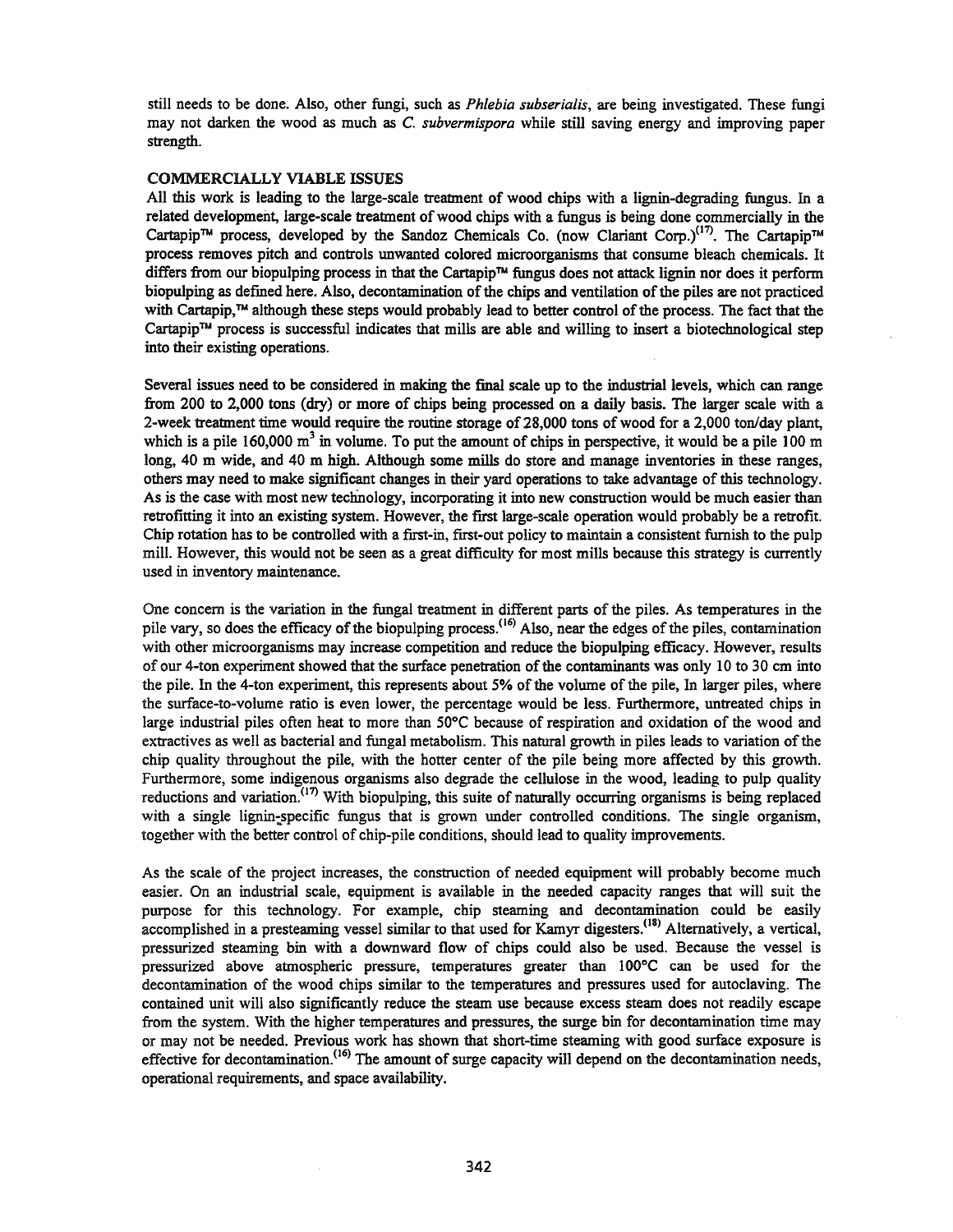Cooling and inoculation will likely take place at atmospheric pressure. Mills that use air conveying to move the chips to the storage location are well suited for incorporation of this technology. The air conveying will naturally cool the chips during transport, thus requiring the inoculation to be done at the end of the conveying system and before being placed into storage. Mills that depend on other conveying methods-such as belts or screw conveyers-will probably require the addition of some type of ventilation cooling to reduce the temperature of the chips. In our pilot-scale work, the cooling of the chips through ventilation in a screw conveyer used for the transport of the chips was very successful, reducing the temperature of the chips sufficiently within 20 seconds during which the chips traveled 2 m. Ventilation may also be possible using belt conveyers, although this has not been tested on a laboratory or pilot scale. In the pilot scale, the inoculation was done in the same screw conveyer that was used for cooling. Inoculum (together with the necessary nutrients and additional water) was applied to the chips, then mixed in the screw conveyer. The use of belt conveyers has not been explored; however, the Cartapip<sup>TM</sup> product has been successfully applied in this fashion.<sup> $(17)$ </sup>

We have found that a two-step ventilation strategy is very effective in managing the temperature in the reactors. During the initial 3 days, during which little heat is being generated, a low air flow rate is used to maintain a positive pressure in the pile. If necessary, this initial air flow can also be used to maintain or adjust the temperature ofthe pile to the proper range. After the third or fourth day, the air flow is increased to a higher level to remove the generated heat from the pile. The inlet air temperature should be near the lower end of the active range of the fungus, and the rate of air flow just sufficient so that the maximum temperature ofthe chips is near the upper limit for the fungus. Through experience, this air flow rate can be determined, and the change can be made as soon as the increase in temperature is detected. More complex air handling strategies are also envisioned. For example, the rate of air flow could be controlled to achieve a certain temperature in a key location in the pile or to maintain the maximum temperature in the pile below a certain value. Of course, the lengthy time delays between the control action and the change in temperature need to be considered in setting up this system.

Currently, it is estimated that losses of approximately I % per month of wood occur in outside chip storage systems.<sup>(18)</sup> This loss is mainly due to the blowing of fines, respiration of the wood, and microorganism activity. The blowing of fines and sawdust as well as microorganism growth can also cause environmental difficulties in the vicinity of the chip piles. Thus, indoor storage should also be considered as an option for incorporating a biopulping operation into a mill. Enclosing the chip storage operation will significantly reduce blowing dust and other environmental concerns. Furthermore, better control of the environment for the growth of the fungus would be maintained throughout the year. Enclosing the chip storage would also allow the recovery of the heat produced by the fungus for use in conditioning the incoming air. The geometry of the enclosed storage would also tend to reduce the blower costs. These factors could result in substantial energy savings, especially during the winter months in northern climates.

# ECONOMICS OF THE PROCESS

The economic benefits of the biopulping process have been evaluated based on the process studies and engineering data obtained to date and are a result of the following effects.

### Refiner energy savings

As discussed previously, energy savings at the refiner were used as the primary criteria for the effectiveness of biopulping. Thus, this aspect of the savings has been well-quantified experimentally. For a 2-week process, the savings should be a minimum of25% under the worst-case conditions of wood species and minimal process control, whereas up to nearly 40% can be achieved under some circumstances. In addition, utility rates can vary substantially with the time of day or magnitude of the peak usage. In these circumstances, the cost benefits of refiner load reduction could be even greater.

#### Process debottlenecking

Reduction in the power requirement has an additional consequence that could be ofgreat significance for some mills. Mills that are currently throughput-limited as a result ofrefmer capacity can assign substantial value to the debottlenecking effect that the fungal treatment will provide.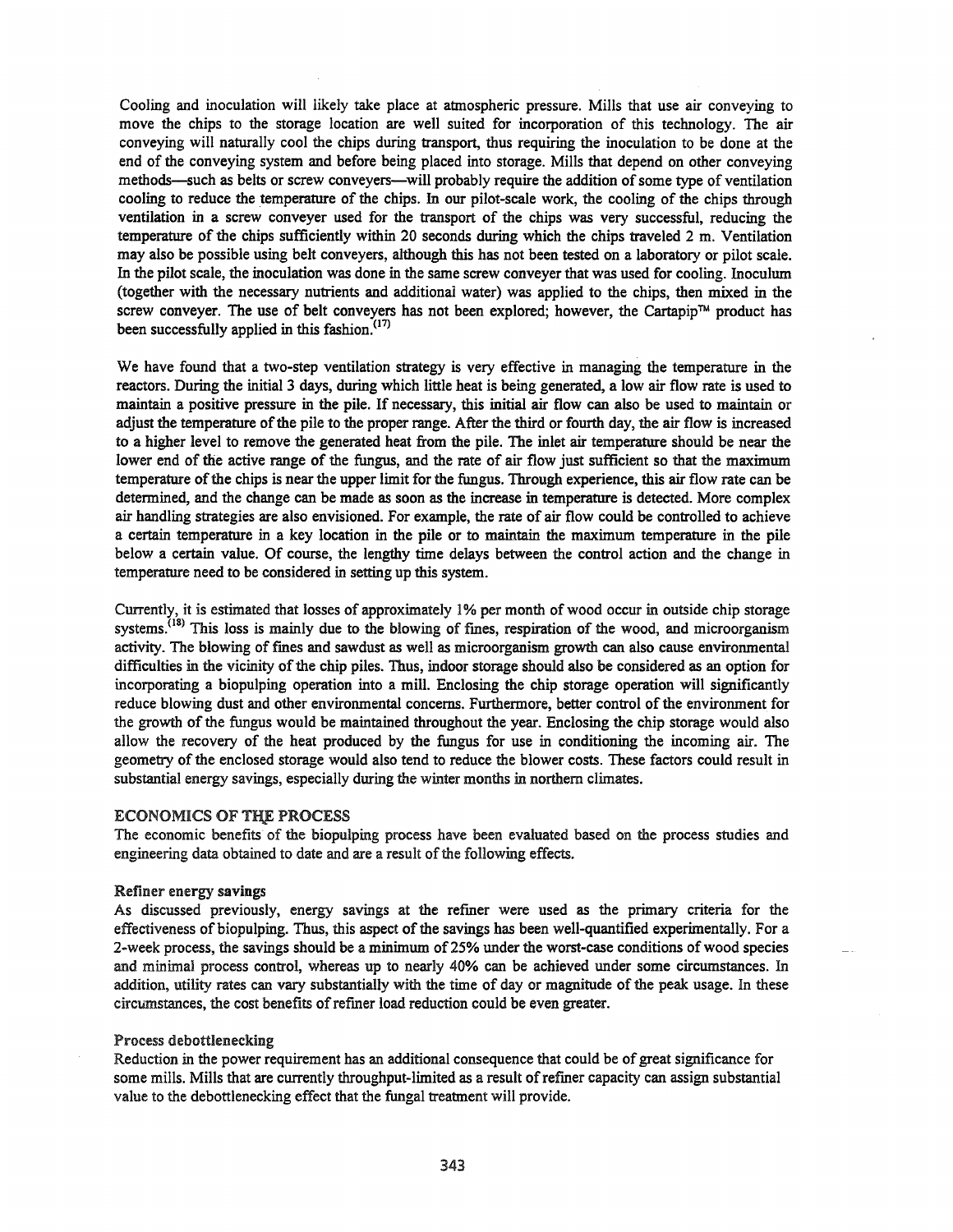#### Furnish blend advantages

The biopulping process results in pulps that have improved strength properties. This is advantageous in situations where the product is a blend of mechanical pulps and expensive kraft pulps. The kraft component is used to impart strength and is more expensive than the mechanical pulps. The improved strength of the biomechanical pulps would allow the required strength of the blend to be achieved with a lower percentage of the kraft pulp. Of course, the exact blend in any application will need to be optimized to ensure that all product specifications are met. This aspect could also have a debottlenecking effect in mills that are kraft production limited, because the total blended pulp rates can be greater for a given production rate of the kraft pulp component.

#### Environmental advantages

The biopulping process itself is benign environmentally. Only benign materials are used, and additional waste streams are not generated. Biopulping chip storage is carefully contained. These features are in addition to the substantial amount of energy that is conserved by the process.

## Economic scenarios

These advantages must be compared with the costs of implementing and operating the biopulping process. A preliminary assessment was conducted for a 2-week treatment and a flat-pile geometry operating in a northern climate. A southern climate scenario would show somewhat lower costs because ofreductions in containment and air handling requirements. The results, based on a 200 ton/day throughput for the energy savings along is given in Scott et al.<sup>(16)</sup> The analysis given here is based on a 600 ton/day mill throughput and considers the benefits from process debottlenecking and the furnish blend advantages.

Under different scenarios and assumptions for utility costs, equipment needs, and operating costs, the net savings can be more than \$26/ton of pulp produced, with an estimated capital investment of approximately \$6 million. Using conservative values for the energy, operating, and other costs in this analysis, a savings of \$10.21/ton can be expected after the cost of capital with a simple payback of 2.7 years.

It is important to remember that this considers only the economic benefit of energy savings. The additional advantages of debottlenecking are considerable. Mills that are refiner limited can experience throughput increases of up to 30% from the reduction in refining energy by running the refiners to a constant total power load. Figure 8 shows the effect on the savings as a function of the throughput increase. This analysis takes into account the additional operating and raw material costs that result from the increased throughput. The savings are from the increase in the production using the same capital. Even a modest throughput increase of 10%, coupled with the energy savings of 30%, results in savings of \$35/ton of pulp. This results in an annual savings of nearly \$8 million, which is equivalent to a simple payback of 9.5 months. At a 20% throughput increase, the savings are more than \$50/ton. Additional capital may be needed to completely debottleneck the process. However, the savings that result from the debottlenecking can still result in a payback of about 1 year. Of course, all these values depend on the value of the product, in this case TMP pulp, which has ranged from less than \$400/ton to more than \$800/ton in the past 15 years.<sup>(19-21)</sup> An average value of \$550/ton was used in this analysis.

Many mills blend mechanical pulps and kraft pulps to achieve the optical and strength properties desired. The biotreated pulp, being stronger, may require less kraft pulp to meet the product specifications. Figure 9 shows the effect of additional kraft substitution on the savings for incorporating biopulping into the mill. For this example, the mill is assumed to increase its TMP production and reduce its kraft needs by the same amount. The kraft is assumed to be purchased for \$700/ton. The total pulp production (kraft and mechanical) is assumed to stay the same. As TMP is substituted for kraft, the savings increase, due to the difference in cost between the two furnishes. At a 10% throughput increase, a 5% substitution results in an additional savings ofmore than \$13/ton can be realized, which is more than \$3 million/year.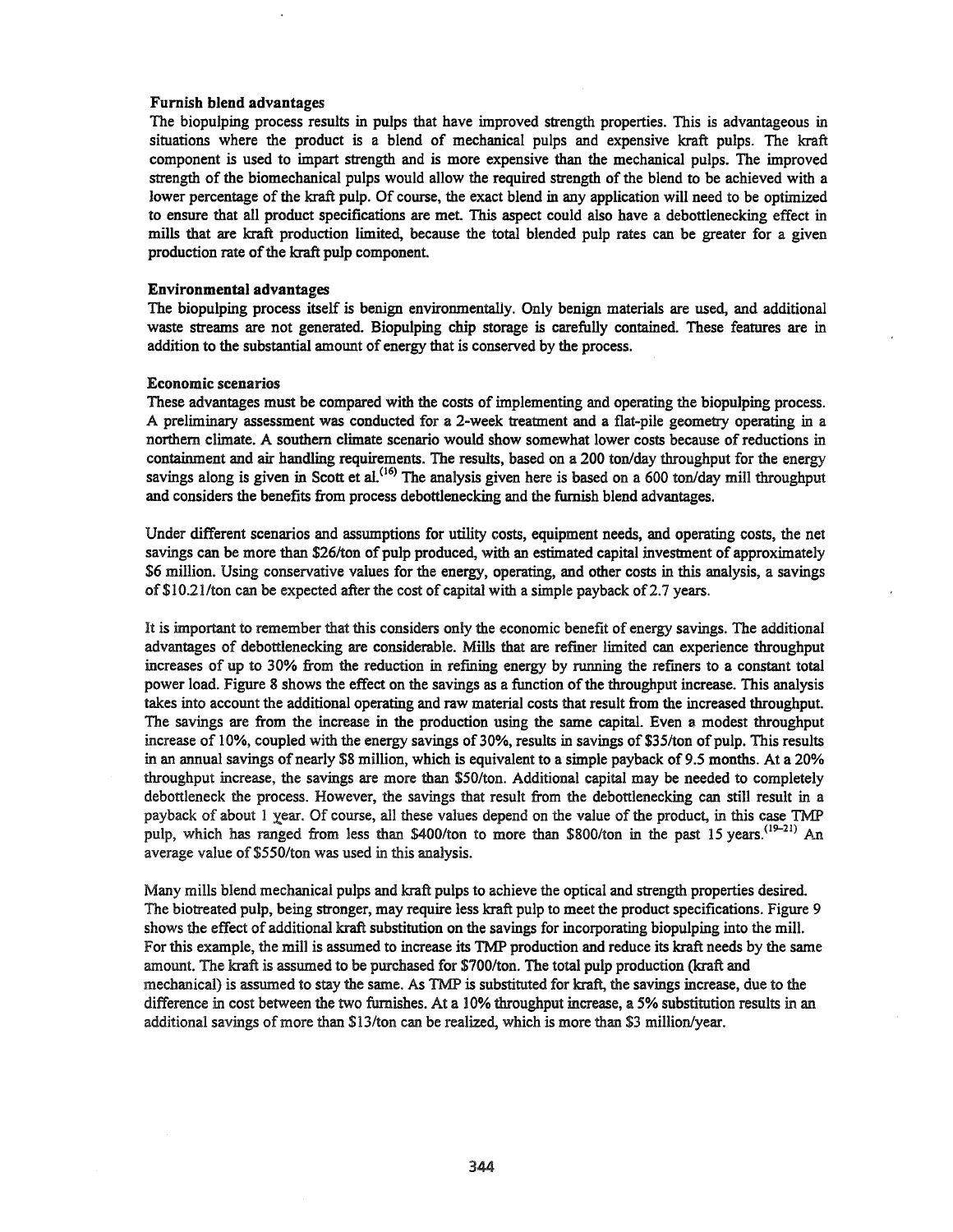Figure 8. Effect of debottlenecking of the process through biopulping for a 600 ton/day TMP plant. Net savings per ton is plotted against the throughput increase. At a 10% throughput increase, annual savings are nearly \$8 million, with a simple payback of 9.5 months.



Figure 9. Effect of substituting TMP for kraft pulp in a blended furnish on the economics of the process. A 5% substitution of TMP for kraft saves an additional \$13/ton or more than \$3 million annually. Increasing the substitution to 10% saves an additional \$11/ton.



This preliminary analysis is subject to appropriate qualifications. The capital costs are subject to some variability, in particular the costs associated with integrating the new facility into an existing site. The additional advantages of biopulping, including the environmental benefits, were not quantified in this paper. Finally, much ofthis analysis is site specific, depending on the operating conditions at the particular mill considering incorporating biopulping into its operations.

## **CONCLUSIONS**

Our engineering and economic analyses indicate that the biopulping process is technologically feasible and economically beneficial. Previous work on a laboratory-scale basis has culminated in successful larger scale trials. On the pilot scale, methods for the surface decontamination of wood chips, cooling, fungal inoculation, and controlling temperature and moisture content throughout the chip bed have been developed. Our 4- and 40-ton trials, in which the decontamination of chips, subsequent cooling, and inoculation occurred sequentially in screw conveyers, gave results similar or better than those obtained in the laboratory. With this information, a complete process flowsheet was established for the commercial operation of the process. Based on the electrical energy savings alone, the process appears to be economically feasible. The additional benefits—increased throughput and stronger paper—improve the economic picture for this technology and can increase the savings to more than \$50/ton.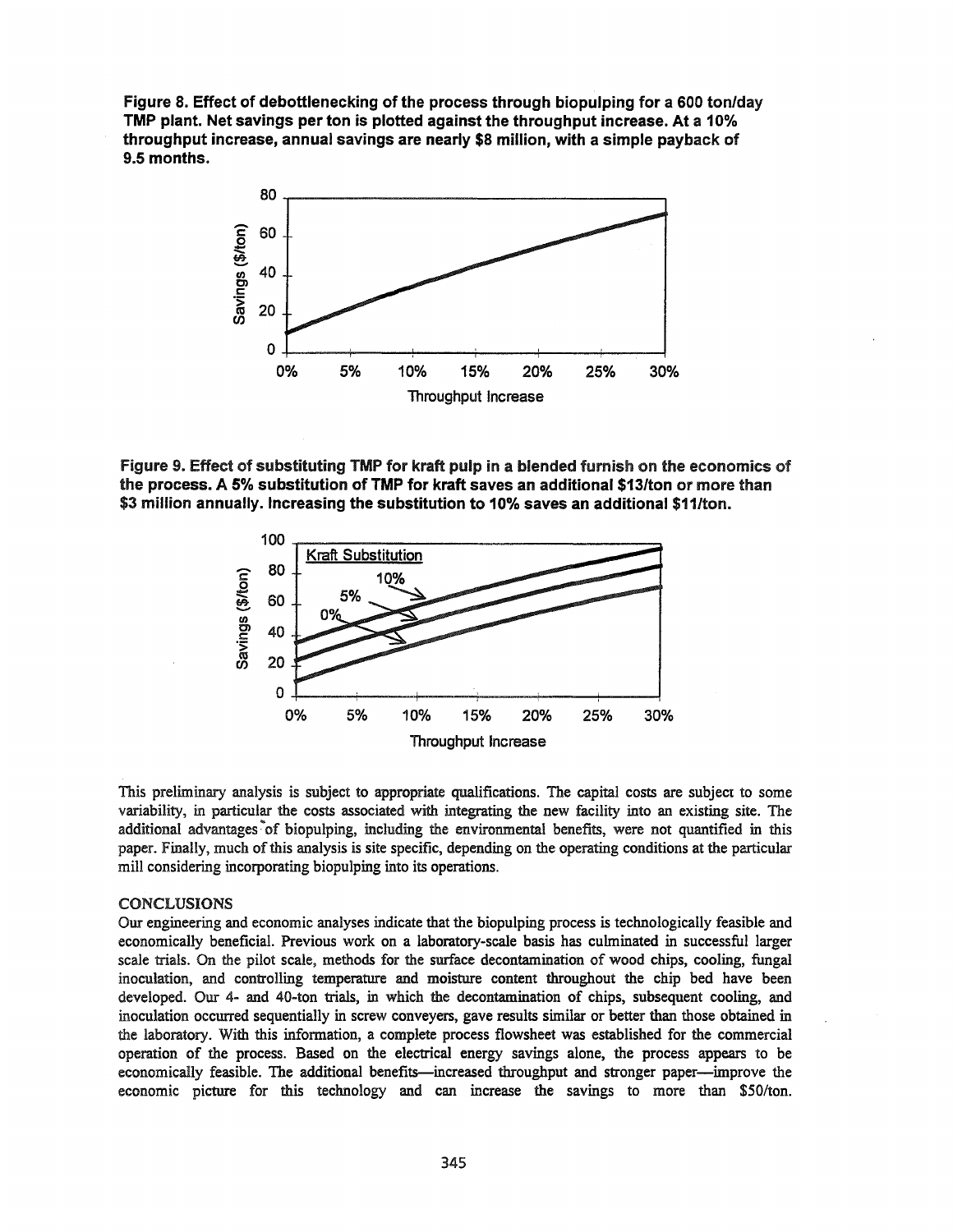A large amount of effort has gone into this research during the past 9 years to bring this technology to commercialization. The success of this research is due to the strong collaborative effort of the Federal government, universities, industry, and nonprofit organizations However, many questions remain. The most important basic question is the mechanism of biopulping. An understanding of the mechanism of biopulping would facilitate the optimization of the process for both mechanical and chemical pulping. Furthermore, most of the work has focused on the use of the biotreatment for mechanical pulping and some work has been done for sulfite pulping. The use of biopulping as a pretreatment for the kraft process is still an open research issue. Finally, the use of this technology for other substrates—nonwoody plants such as kenaf, straw, and com stalks-will be investigated in the future.

#### ACKNOWLEDGMENTS

We thank Jean Livingston for editing the final manuscript. Many others played an important role in this research including Eric Horn and Rick Bergman, the staff of the Engineering Mechanics Laboratory, the staff of the Research Facilities Engineering, and the staff of the Pilot Plant. This work was financially supported by the Biopulping Consortium, the Energy Center of Wisconsin, the Wisconsin Alumni Research Foundation, and the University of Wisconsin University-Industry Relations Board.

#### REFERENCES

- 1. Lawson, L.R., Jr., Still, C.N. *Tappi J.*, "The biological decomposition of lignin: literature survey," 40: (1957).
- 2. Ander, P., Eriksson, K.-E. *Svensk Papperstidn.,* "Mekanisk massa fran forrotad flis-en inledande undersokning," 78: 641-642 (1975).
- 3. Eriksson, K-E., Ander, P., Lenningsson, and others, Method for producing pulp. U.S. Patent 3,962,033 (1976).
- 4. Samuelsson, L., Mjoberg, P.J., Hartler, N., and others. Svensk Papperstidn., "Influence of fungal treatment on the strength versus energy relationship in mechanical pulping," 8: 221-225 (1980).
- 5. Bar-Lev, S.S., Kirk, T.K, Chang, H.-M. *Tappi Journal,* "Fungal treatment can reduce energy requirements for secondary refining of TMP," 65:111-113 (1982).
- 6. Akamatsu, 1., Yoshihara, K, Kamishima, H., Fujii, T. *Mokuzai Gakkaishi,* "Influence of white-rot fungi on polar chips and thermo-mechanical pulping of fungi-treated chips,"30: 697-702 (1984).
- 7. Eriksson, K-E. Kirk, T.K. Biopulping, biobleaching and treatment of kraft bleaching effluents with white-rot fungi. In: C.L. Cooney and A.E. Humphrey, eds. The principles of biotechnology: Engineering Considerations. In: Moo-Young, M., ed. Comprehensive biotechnology: the principles, applications and regulations of biotechnology in industry, agriculture and medicine. Pergamon Press, NY, p. 271-294 (1985).
- 8. Johnsrud, S.C. Eriksson, K.-E. *Appl. Microbiol. Biotechnol.,* "Cross-breeding of selected and mutated homokaryotic strains of*Phanerochaete chrysosporium* K-3: New cellulase deficient strains with increased ability to degrade lignin," 21: 320-327 (1985).
- 9. Kirk, T.K., Koning Jr., J.W., Burgess, R.R., and others. Biopulping: A Glimpse of the Future? FPL-RP-523. U.S. Department of Agriculture, Forest Service, Forest Products Laboratory, Madison, WI (1993).
- 10. Kirk, T.K., Akhtar, M., Blanchette, R.A. *TAPPI PRESS,* "Biopulping: Seven years of consortia research," 1994 TAPPI Biological Sciences Symposium, p. 57-66, Atlanta, GA (1994).
- 11. Akhtar, M., Blanchette, R.A., Kirk, T.K Microbial delignification and biomechanical pulping. Advances in Biochemical EngineeringlBiotechnology, Springer-Verlag Berlin, Heidelberg [in press].
- 12. Akhtar, M., Kirk, T.K, Blanchette, R.A. Biopulping: An overview of consortia research. In: Biotechnology in the pulp and paper industry: Recent advances in applied and fundamental research, Facultas-Universitätsverlag, Berggasse 5, A- 1090 Wien, Austria, p. 187-192 (1996).
- 13. Sykes, M. *Tappi* 1., "Environmental compatibility of effluents of aspen biomechanical pulps," 77(1) (1994).
- 14. Scott, G.M., Akhtar, M., Lentz, M., and others. *TAPPI PRESS,* "Environmental aspects of biosulfite pulping." 1995 International Environmental Conference, p. 1155-1161, Atlanta, GA (1995).
- 15. Scott, G.M., Akhtar, M., Lentz, M. *TAPPI PRESS.* "Fungal pretreatment of wood chips for sulfite pulping." 1995 pulping conference, Atlanta, GA (1995).
- 16. Scott, G.M., Akhtar, M., Lentz, M.J., Swaney, R.E. Engineering aspects of fungal pretreatment for wood chips. In: environmentally friendly pulping and bleaching methods. John Wiley & Sons, NY (1997).
- 17. Farrell, R.L., Blanchette, R.A., Brush, T.S., and ohters: A biopulping product for control of pitch and resin acid problems in pulp mills. In: Biotechnology in Pulp and Paper Industry. UN! Publishers Co., Ltd. Tokyo (1992).
- 18. Parham, R.A. Wood defects. In: pulp and paper manufacture: Vol. I, Properties offibrous raw materials and their preparation for pulping. Joint Textbook Committee ofthe Paper Industry: Atlanta, GA (1983).
- 19. Smook, GA Pulp and Paper Chemistry and Technology: Vol. II. John Wiley, NY (1982).
- 20. Price Watch: Market Pulp. Pulp and Paper Week. Miller Freeman, Inc., San Francisco, CA, November 18 (1996).
- 21. Fiber Sources: Market Pulp. Pulp & Paper North American Factbook. Miller Freeman, Inc, San Francisco, (1996).